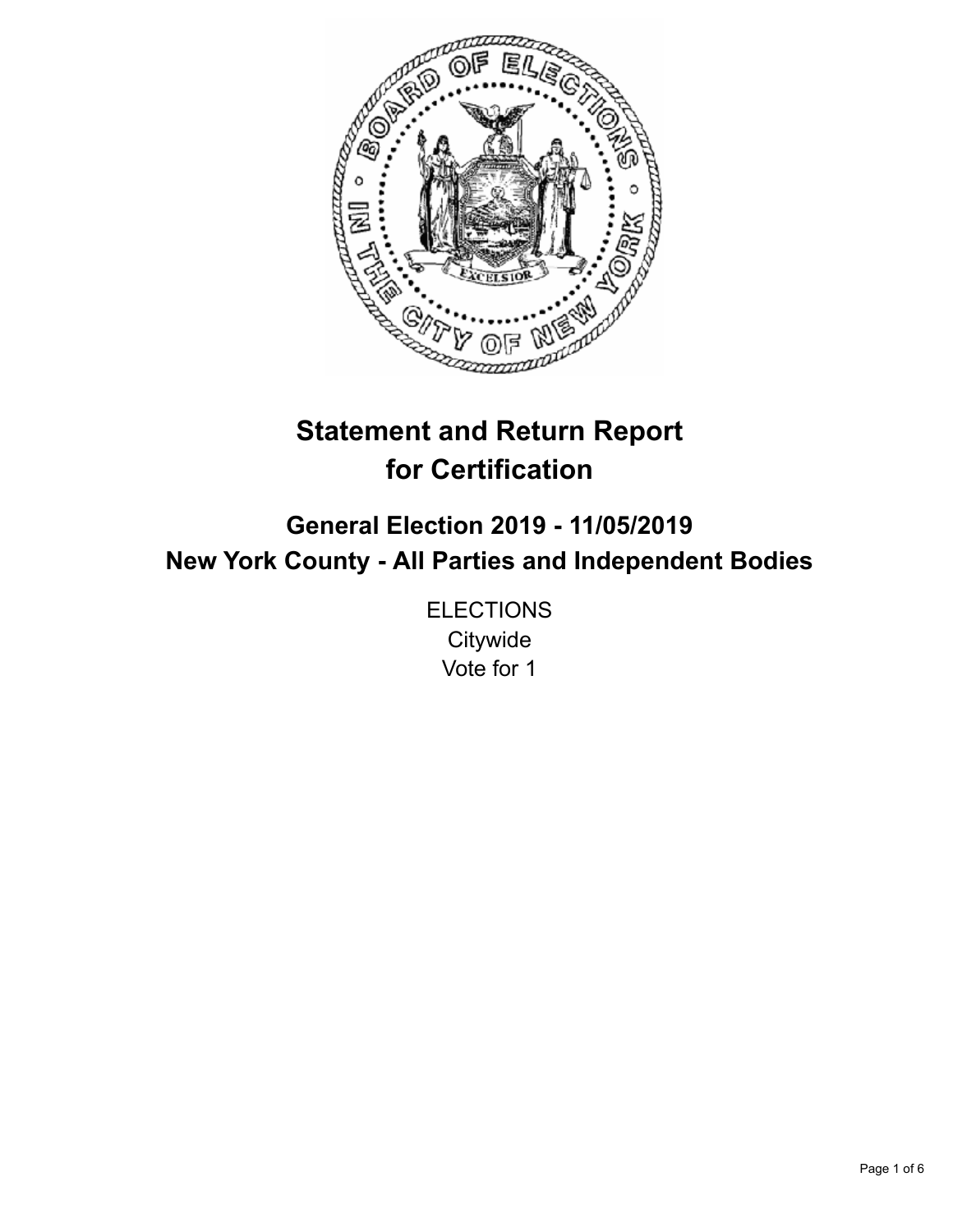

| PUBLIC COUNTER                                           | 12,931   |
|----------------------------------------------------------|----------|
| MANUALLY COUNTED EMERGENCY                               | $\Omega$ |
| ABSENTEE / MILITARY                                      | 236      |
| AFFIDAVIT                                                | 121      |
| <b>Total Ballots</b>                                     | 13,288   |
| Less - Inapplicable Federal/Special Presidential Ballots | $\Omega$ |
| <b>Total Applicable Ballots</b>                          | 13,288   |
| <b>YES</b>                                               | 8,958    |
| <b>NO</b>                                                | 2,713    |
| <b>Total Votes</b>                                       | 11,671   |
| Unrecorded                                               | 1.617    |

## **Assembly District 66**

| <b>PUBLIC COUNTER</b>                                    | 15,743 |
|----------------------------------------------------------|--------|
| <b>MANUALLY COUNTED EMERGENCY</b>                        | 0      |
| ABSENTEE / MILITARY                                      | 399    |
| AFFIDAVIT                                                | 127    |
| <b>Total Ballots</b>                                     | 16,269 |
| Less - Inapplicable Federal/Special Presidential Ballots | 0      |
| <b>Total Applicable Ballots</b>                          | 16,269 |
| <b>YES</b>                                               | 13,185 |
| NO.                                                      | 2.437  |
| <b>Total Votes</b>                                       | 15,622 |
| Unrecorded                                               | 647    |

| <b>PUBLIC COUNTER</b>                                    | 20,401   |
|----------------------------------------------------------|----------|
| <b>MANUALLY COUNTED EMERGENCY</b>                        | $\Omega$ |
| ABSENTEE / MILITARY                                      | 475      |
| <b>AFFIDAVIT</b>                                         | 171      |
| <b>Total Ballots</b>                                     | 21,047   |
| Less - Inapplicable Federal/Special Presidential Ballots | 0        |
| <b>Total Applicable Ballots</b>                          | 21,047   |
| <b>YES</b>                                               | 16,405   |
| NO.                                                      | 3,591    |
| <b>Total Votes</b>                                       | 19,996   |
| Unrecorded                                               | 1.051    |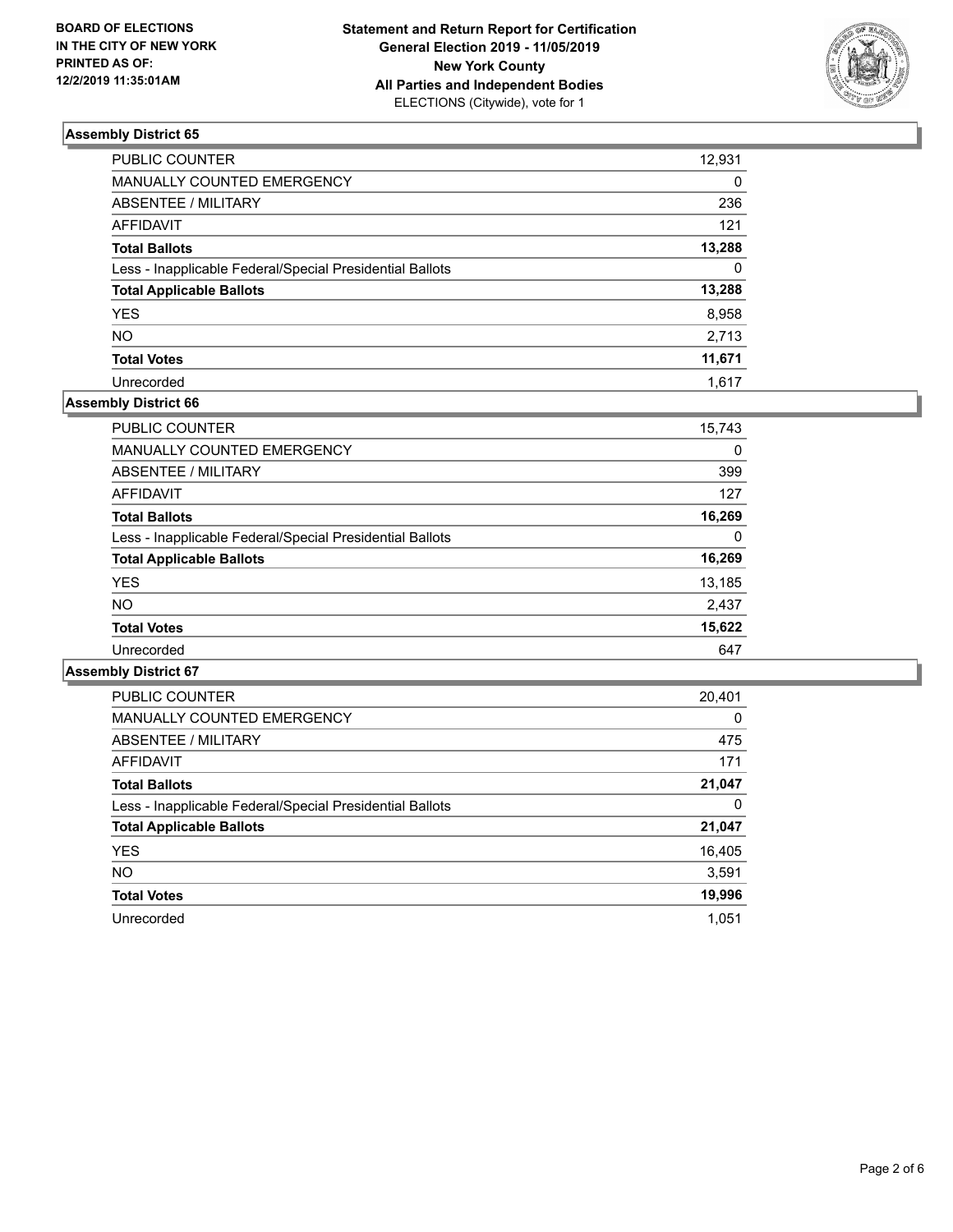

| <b>PUBLIC COUNTER</b>                                    | 12,186   |
|----------------------------------------------------------|----------|
| MANUALLY COUNTED EMERGENCY                               | 6        |
| <b>ABSENTEE / MILITARY</b>                               | 371      |
| <b>AFFIDAVIT</b>                                         | 152      |
| <b>Total Ballots</b>                                     | 12,715   |
| Less - Inapplicable Federal/Special Presidential Ballots | $\Omega$ |
| <b>Total Applicable Ballots</b>                          | 12,715   |
| <b>YES</b>                                               | 8,672    |
| <b>NO</b>                                                | 2,026    |
| <b>Total Votes</b>                                       | 10,698   |
| Unrecorded                                               | 2.017    |

#### **Assembly District 69**

| PUBLIC COUNTER                                           | 20,983 |
|----------------------------------------------------------|--------|
| <b>MANUALLY COUNTED EMERGENCY</b>                        | 0      |
| ABSENTEE / MILITARY                                      | 550    |
| AFFIDAVIT                                                | 155    |
| <b>Total Ballots</b>                                     | 21,688 |
| Less - Inapplicable Federal/Special Presidential Ballots | 0      |
| <b>Total Applicable Ballots</b>                          | 21,688 |
| <b>YES</b>                                               | 17,213 |
| <b>NO</b>                                                | 2,824  |
| <b>Total Votes</b>                                       | 20,037 |
| Unrecorded                                               | 1,651  |

| <b>PUBLIC COUNTER</b>                                    | 16,622   |
|----------------------------------------------------------|----------|
| <b>MANUALLY COUNTED EMERGENCY</b>                        | $\Omega$ |
| ABSENTEE / MILITARY                                      | 443      |
| <b>AFFIDAVIT</b>                                         | 176      |
| <b>Total Ballots</b>                                     | 17,241   |
| Less - Inapplicable Federal/Special Presidential Ballots | 0        |
| <b>Total Applicable Ballots</b>                          | 17,241   |
| <b>YES</b>                                               | 13,030   |
| <b>NO</b>                                                | 2,587    |
| <b>Total Votes</b>                                       | 15,617   |
| Unrecorded                                               | 1.624    |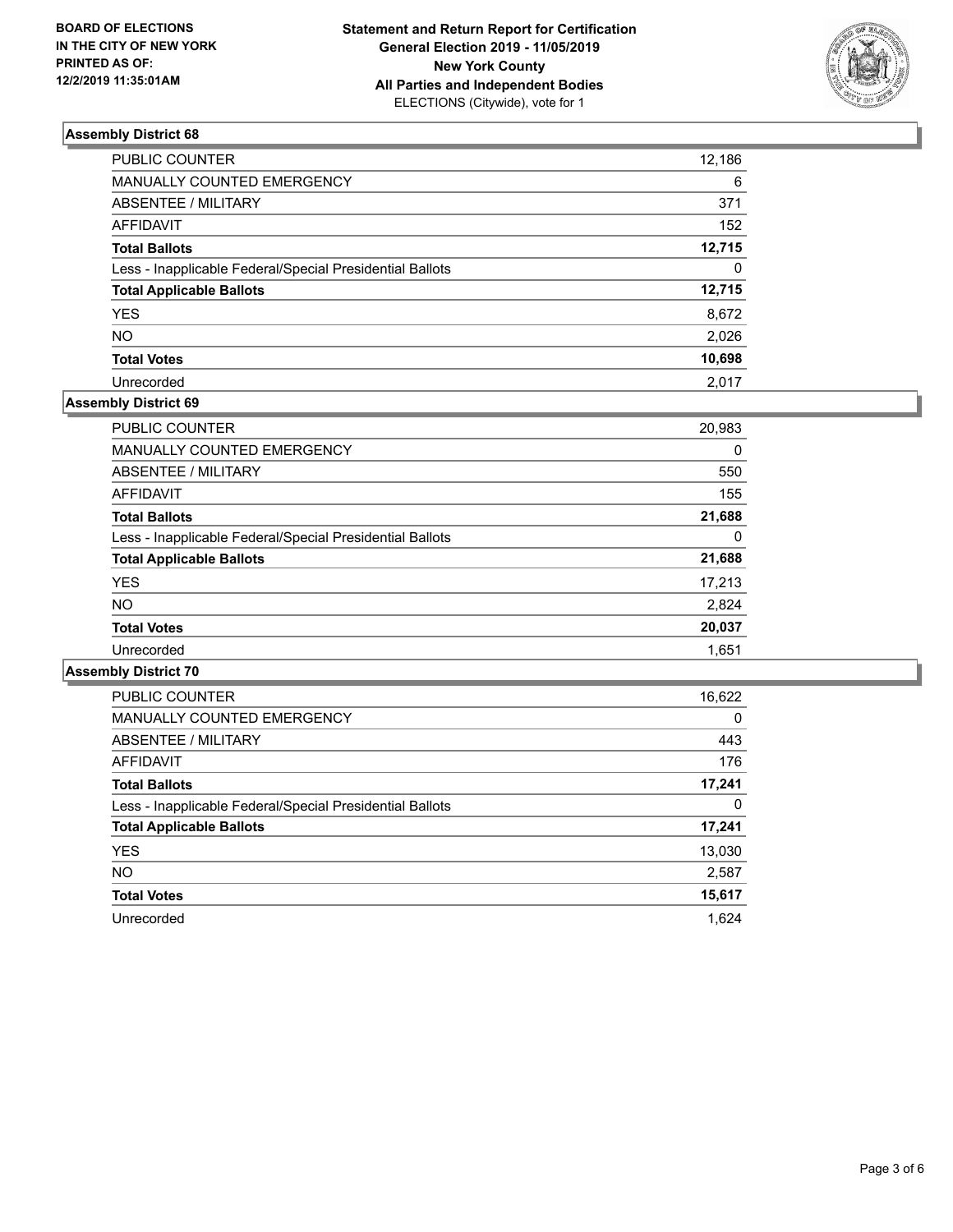

| <b>PUBLIC COUNTER</b>                                    | 15,954   |
|----------------------------------------------------------|----------|
| MANUALLY COUNTED EMERGENCY                               | $\Omega$ |
| <b>ABSENTEE / MILITARY</b>                               | 317      |
| <b>AFFIDAVIT</b>                                         | 209      |
| <b>Total Ballots</b>                                     | 16,480   |
| Less - Inapplicable Federal/Special Presidential Ballots | $\Omega$ |
| <b>Total Applicable Ballots</b>                          | 16,480   |
| <b>YES</b>                                               | 12,309   |
| <b>NO</b>                                                | 2,310    |
| <b>Total Votes</b>                                       | 14,619   |
| Unrecorded                                               | 1.861    |

## **Assembly District 72**

| PUBLIC COUNTER                                           | 11,015   |
|----------------------------------------------------------|----------|
| <b>MANUALLY COUNTED EMERGENCY</b>                        | $\Omega$ |
| ABSENTEE / MILITARY                                      | 172      |
| AFFIDAVIT                                                | 98       |
| <b>Total Ballots</b>                                     | 11,285   |
| Less - Inapplicable Federal/Special Presidential Ballots | $\Omega$ |
| <b>Total Applicable Ballots</b>                          | 11,285   |
| <b>YES</b>                                               | 8,108    |
| <b>NO</b>                                                | 1,479    |
| <b>Total Votes</b>                                       | 9,587    |
| Unrecorded                                               | 1,698    |

| <b>PUBLIC COUNTER</b>                                    | 15,422   |
|----------------------------------------------------------|----------|
| <b>MANUALLY COUNTED EMERGENCY</b>                        | $\Omega$ |
| ABSENTEE / MILITARY                                      | 642      |
| AFFIDAVIT                                                | 107      |
| <b>Total Ballots</b>                                     | 16,171   |
| Less - Inapplicable Federal/Special Presidential Ballots | 0        |
| <b>Total Applicable Ballots</b>                          | 16,171   |
| <b>YES</b>                                               | 11,351   |
| NO.                                                      | 4.028    |
| <b>Total Votes</b>                                       | 15,379   |
| Unrecorded                                               | 792      |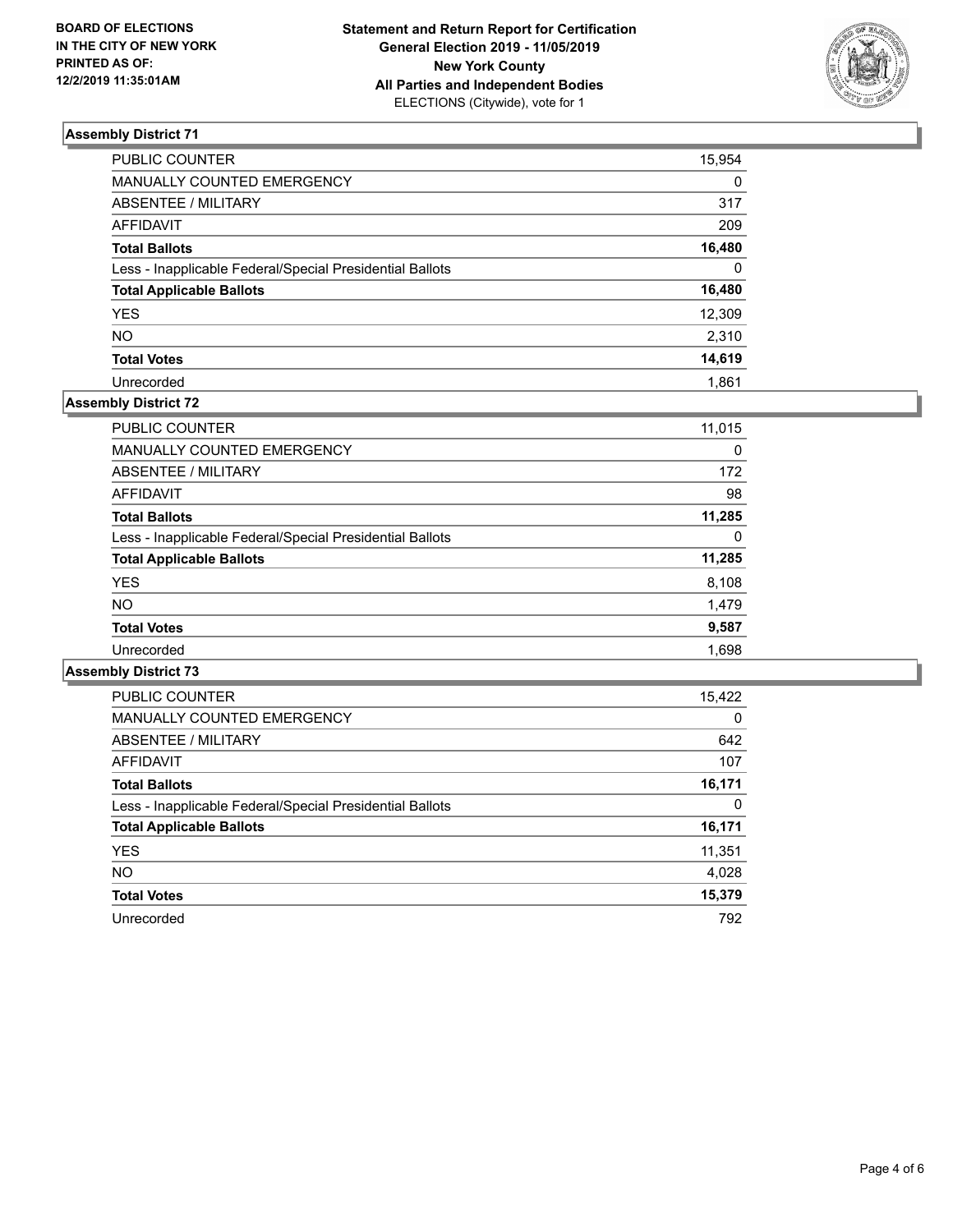

| PUBLIC COUNTER                                           | 14,954   |
|----------------------------------------------------------|----------|
| <b>MANUALLY COUNTED EMERGENCY</b>                        | 16       |
| <b>ABSENTEE / MILITARY</b>                               | 376      |
| <b>AFFIDAVIT</b>                                         | 128      |
| <b>Total Ballots</b>                                     | 15,474   |
| Less - Inapplicable Federal/Special Presidential Ballots | $\Omega$ |
| <b>Total Applicable Ballots</b>                          | 15,474   |
| YES.                                                     | 11,299   |
| <b>NO</b>                                                | 2,852    |
| <b>Total Votes</b>                                       | 14,151   |
| Unrecorded                                               | 1.323    |

## **Assembly District 75**

| <b>PUBLIC COUNTER</b>                                    | 15,203 |
|----------------------------------------------------------|--------|
| <b>MANUALLY COUNTED EMERGENCY</b>                        | 0      |
| ABSENTEE / MILITARY                                      | 383    |
| AFFIDAVIT                                                | 99     |
| <b>Total Ballots</b>                                     | 15,685 |
| Less - Inapplicable Federal/Special Presidential Ballots | 0      |
| <b>Total Applicable Ballots</b>                          | 15,685 |
| <b>YES</b>                                               | 12,181 |
| <b>NO</b>                                                | 2,465  |
| <b>Total Votes</b>                                       | 14,646 |
| Unrecorded                                               | 1,039  |

| <b>PUBLIC COUNTER</b>                                    | 15,634   |
|----------------------------------------------------------|----------|
| <b>MANUALLY COUNTED EMERGENCY</b>                        | $\Omega$ |
| ABSENTEE / MILITARY                                      | 413      |
| AFFIDAVIT                                                | 123      |
| <b>Total Ballots</b>                                     | 16,170   |
| Less - Inapplicable Federal/Special Presidential Ballots | 0        |
| <b>Total Applicable Ballots</b>                          | 16,170   |
| <b>YES</b>                                               | 11,643   |
| <b>NO</b>                                                | 3,762    |
| <b>Total Votes</b>                                       | 15,405   |
| Unrecorded                                               | 765      |